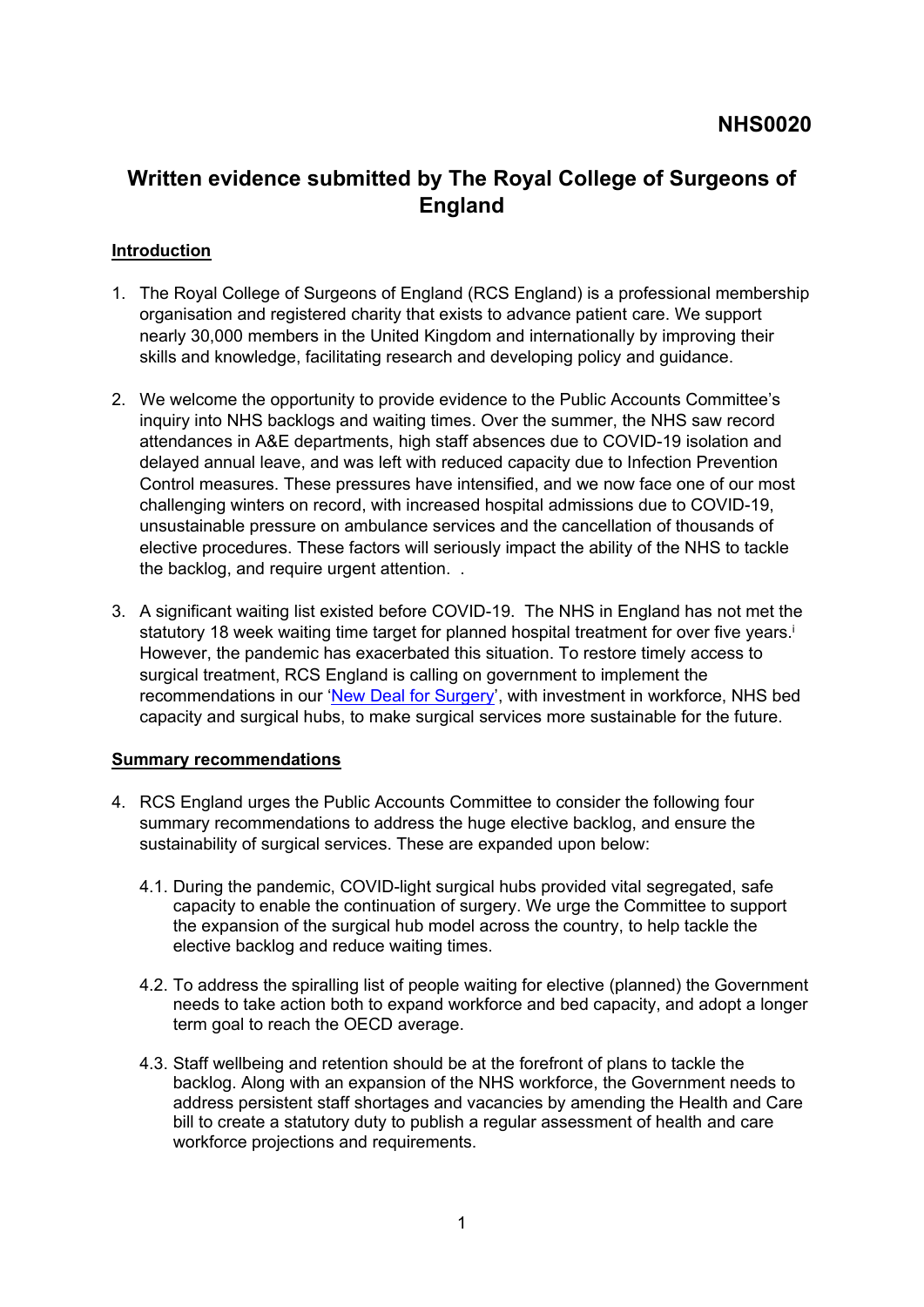4.4. While the NHS should continue to have the ability to use the independent sector to provide separate and safe elective capacity during times of high pressure, this is only a short-term solution and does not offer sufficient capacity across the country. The Government needs to invest in additional NHS-owned surgical capacity to meet the levels of elective activity needed, and keep planned surgery going through pandemic and seasonal pressures.

#### **Size of the backlog and pent-up demand for elective surgery**

- 5. The COVID-19 pandemic has had a devastating impact on NHS surgical services in England, and indeed across the whole of the UK. All elective (planned) surgery was cancelled in the first wave of the pandemic, and many surgical teams were redeployed to help treat COVID-19 patients. The latest figures (for September 2021) show the largest ever recorded NHS waiting list in England of 5.83 million people, over a million more than in February 2020, before the pandemic hit. The number of patients waiting over a year for elective treatment reached 300,566 people in September 2021, compared to 1,613 people in February 2020.<sup>ii</sup>
- 6. RCS England shares the Committee's concerns over pent-up demand for elective surgery from people who have not yet come forward or who have not yet been referred for hospital treatment. A recent report from the National Audit Office (NAO)<sup>iii</sup> suggests that waiting lists could rise to 12 million by March 2025 if 50% of 'missing' referrals return to the NHS and activity grows only in line with pre-pandemic plans. In a more optimistic scenario, if 50% of missing referrals return and the NHS can increase activity by 10% more than was planned, the waiting list will still be seven million in March 2025. The NAO points out that these figures are dependent on what happens to NHS capacity for non-COVID treatment over the coming years. We agree, and believe it is imperative that the Government takes action to expand both workforce and bed capacity.
- 7. At the start of the pandemic in April 2020, RCS England and the Federation of Surgical Specialty Associations (FSSA) produced guidance on how to prioritise patients waiting for surgery. To enable the prioritisation of resources towards those with the most urgent clinical need, four categories were created: P1, P2, P3 and P4, with P1 being the most urgent. This guidance was intended to be a temporary measure, otherwise there is a risk that patients in the P4 category could be consigned to indefinite waits. Whilst prioritisation still remains necessary, we should be aiming eventually to retire the prioritisation guidance. Although it may take years, our common goal should be getting back to meeting the 18-week referral to treatment (RTT) target in the NHS Constitution, which represents the principle of timely treatment for all.
- 8. RCS England has asked the government to set out a clear long-term strategy, supported by funding commitments, to restore timely access to surgery. We welcomed the increase in the Elective Recovery Fund, and recent confirmation of funding for the establishment of surgical hubs in the current financial year. However, we hope to see longer-term commitments made in the government's forthcoming Elective Recovery Plan.

# **NHS workforce pressures impacting on the backlog**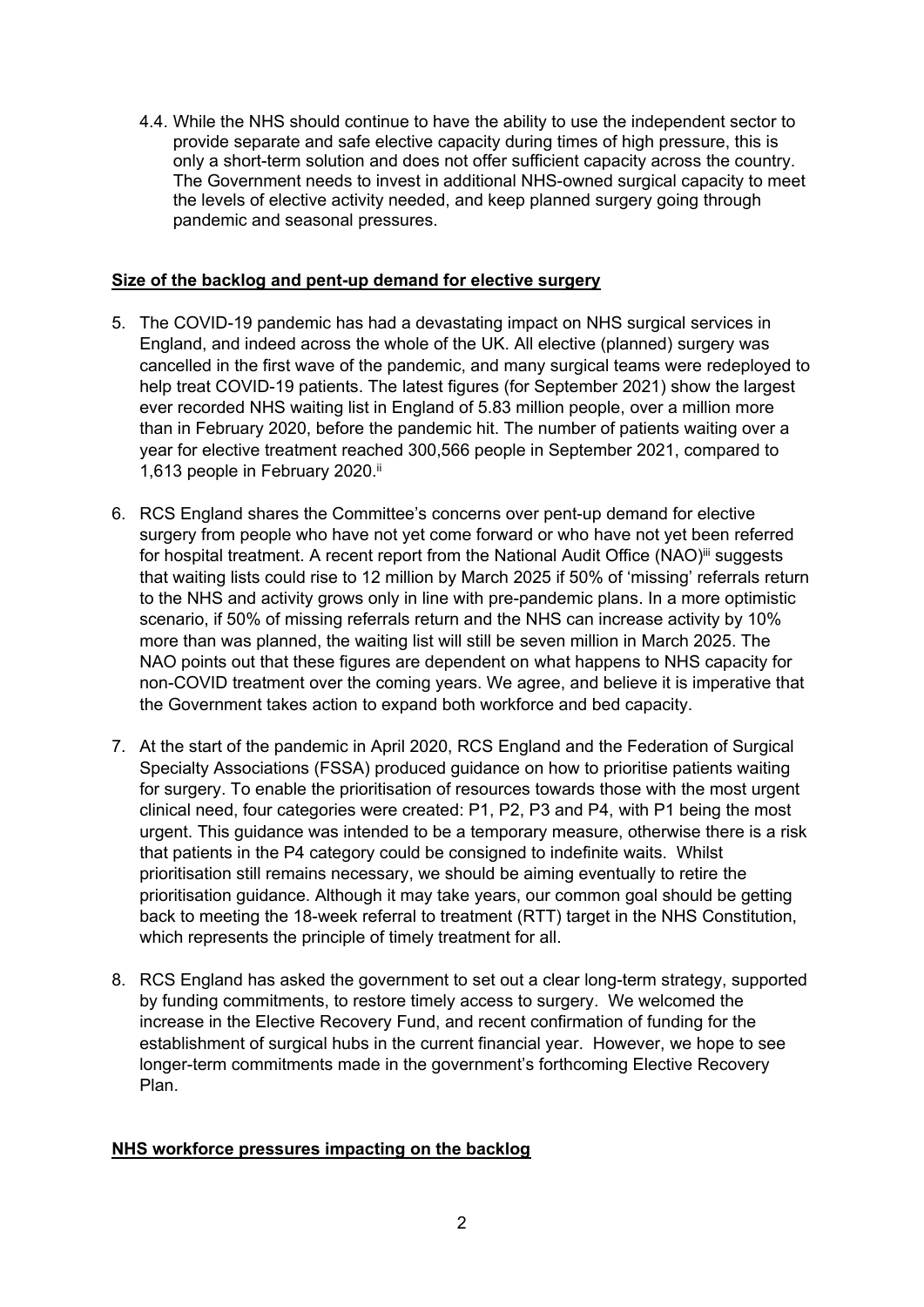- 9. The pandemic has put NHS staff under huge pressure, and seriously impacted their psychological wellbeing. The exhaustion of working in PPE, re-deployment, cancelled leave and the emotional impact of COVID-19, has taken its toll. Many anaesthetists and nurses, who play a key role in the surgical team, need rest and recuperation after being re-deployed to help treat COVID-19 patients.
- 10. Prior to COVID-19, the NHS workforce faced a 'perfect storm' of consultants choosing to retire earlier, a significant proportion approaching retirement age and reports too of younger doctors walking away from a career in the NHS. Persistent staff vacancies put additional strain on NHS services and teams. As part of the Academy of Medical Royal Colleges, we wrote to the Prime Minister in April 2021 to highlight the risk these vacancies present.<sup>iv</sup> Inadequate staffing has led to overworking and low morale, with doctors reducing their hours or outright leaving the medical profession. Staff wellbeing and retention are crucial to the success of plans for catching up with the backlog and the delivery of safe patient care.
- 11. An expansion of the NHS workforce would help to alleviate these pressures. Figures from the OECD show that England has the second lowest number of doctors among leading European nations, relative to its population, with just 2.8 doctors per 1000 population against the average of 3.5.<sup>v</sup> We are concerned by the Health Foundation's analysis that nursing is the most significant workforce shortage area in the NHS and represents a 'major long-term and growing problem'.<sup>vi</sup>
- 12. Surgical training has been severely affected by the pandemic. Many trainees have been redeployed away from their chosen specialism of surgery, to help on COVID-19 wards. Additionally, the reduction in levels of elective surgery has impacted on the amount of experience trainees have had in outpatient clinics, theatre, ward work and multidisciplinary meetings. Surgery is a specialism that depends on large amounts of practical experience, and surgical trainees who already have both a medical degree and several years' experience working in the NHS play a key and often leading role in NHS operations. Worryingly, trainee logbooks show a 50% reduction in operations from 2019 to 2020 with trainees as the primary operating surgeon.<sup>vii</sup> Over the coming months and years, every opportunity must be taken to free trainees from non-essential administrative work, and ensure job planning supports increased theatre time that speeds up training and supports trainees on their career path to becoming consultants. This would enhance morale and help the NHS retain trainees who are essential members of surgical teams that are working to address the backlog.
- 13. Improved workforce planning is critical to increase the number of operations that can be carried out in the coming years. Without it, planned surgery is likely to continue to be affected during periods of pressure, and the waiting list will continue to accumulate. RCS England has joined with other Medical Royal Colleges and medical organisations in supporting a workforce amendment to the Health and Care Bill. This would place a statutory duty on government to undertake an independently verified assessment of future health, social care and public health workforce numbers, based on the projected health and care needs of the population. We have urged the government to consider amending the Health and Care Bill to ensure the NHS has the workforce it needs.

#### **NHS bed capacity to deal with the backlog**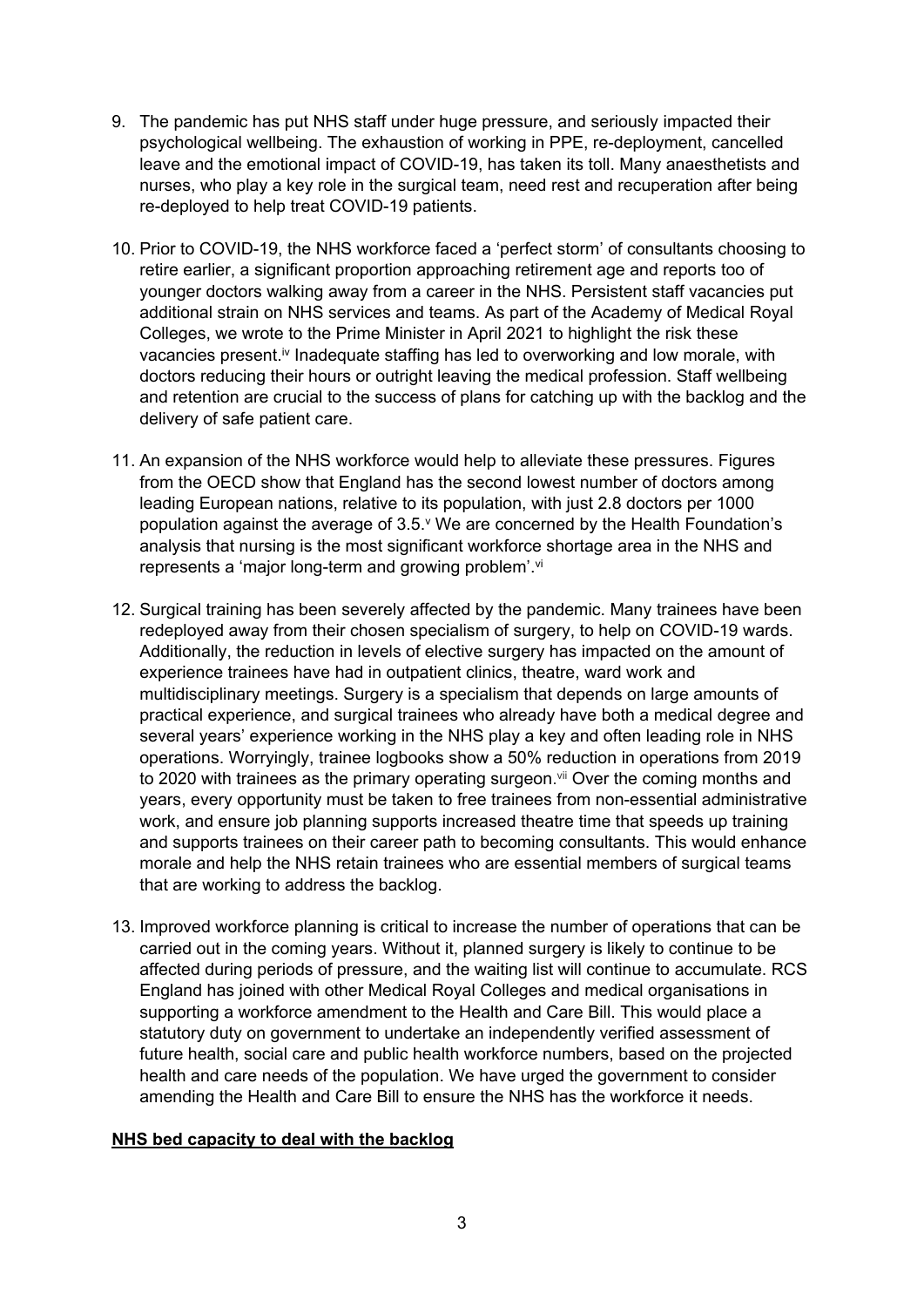- 14. The NHS has periodically relied upon the independent sector to provide additional elective capacity to the NHS, in times of need. As a necessary step during the pandemic, hospitals in the independent sector were block-booked to give the NHS priority access to around 10,000 additional beds for urgent surgery or COVID-19 patients. The NAO report estimates temporary contractual arrangements with a limited number of independent sector providers cost around £2.1 billion in 2020-21.viii
- 15. Although the NHS should continue to have the ability to use the independent sector to provide additional elective capacity, this is only a short-term solution. The sector does not offer sufficient capacity fully to address the backlog. Independent sector capacity is also concentrated in the South East, making it harder for patients in other parts of the country to access the care provided. In RCS England's New Deal for Surgery report, ix we recommend the Government supports and invests in additional NHS surgical capacity across the country, to enable the service to manage both pandemic and seasonal pressures. The NHS needs more capacity in order both to achieve and then maintain the levels of elective activity needed to meet demand.
- 16. Currently, the UK simply has too few hospital beds to ensure infection prevention control and meet demand. OECD data shows the UK has 2.5 hospital beds per 1,000 people, far below the average of 4.7, and lagging countries such as Turkey, Slovenia and Estonia.<sup>x</sup> In England, bed numbers have shrunk over the past decade, with official statistics published by NHS England showing the number of general and acute hospital beds fell from 108,000 in 2010/11 to 95,600 in 2020/21.<sup>xi</sup> While RCS England welcomed the Government's plan to build 40 new hospitals by 2030 and upgrade more than 70 hospitals, we remain concerned that there may still be a shortfall in beds, particularly for planned operations.

# **Reform and redesign of surgical services to deal with the backlog**

- 17. During the pandemic, RCS England published its New Deal for Surgery report and recommended the establishment of COVID-light 'surgical hubs' where elective surgery is separated from emergency admissions, and COVID-19 transmission is limited.<sup>xii</sup> This was to reduce the risk of surgical patients contracting COVID-19 during or after surgery, and avert the associated increased risk of mortality and pulmonary complications.<sup>xiii</sup> COVID-light surgical hubs have proven essential for the continuation of planned surgery because they provide a protected environment for patients to be treated, and mean that staff and beds can be effectively ring-fenced from emergency care. They have also helped to expand capacity and improve efficiency by bringing skills and resources together under one roof.
- 18. For surgical staff, this can mean not working at the hospital they previously worked at, but instead following the surgical patients to the hub. For patients, this can mean that they do not get their operation in their nearest hospital, but in a nearby 'surgical hub' hospital. In a Savanta ComRes survey undertaken in May 2021 for RCS England, 73% of UK adults said that if they needed an operation, they would be willing to travel to a surgical hub if it was not their nearest local hospital. Xiv
- 19. While the surgical hub model is not a 'one-size-fits-all' solution, in some areas, such as London and Northumbria, they have been crucial to establishing an elective recovery programme for high volume low complexity procedures (e.g. hip and knee replacements) and specialised procedures (e.g. cancer surgery). We have seen a range of different surgical hubs develop as local areas adapt the model to their needs. Some have been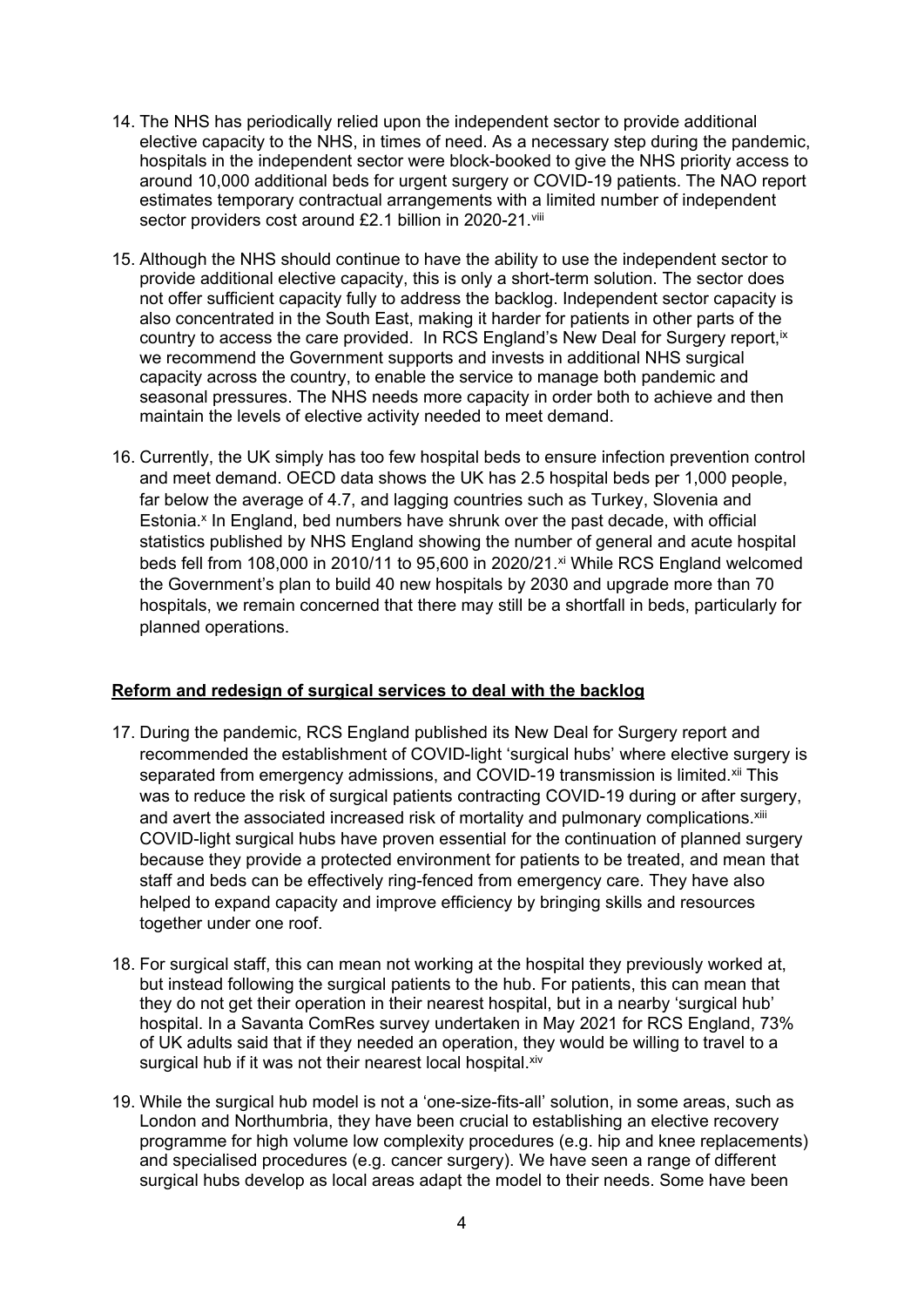set up as separate areas within the main hospital, which supports more complex surgery, while others have been established on different sites, particularly to enable high volume, low complexity surgery. Also groups of hospitals have collaborated through 'mutual aid' to keep services going safely and avoid stoppages. For example, The Royal National Orthopaedic Hospital NHS Trust acted as a hub to treat adults and children with complex spinal and orthopaedic conditions across north central London.

- 20. In Croydon University Hospital, an 'elective centre' was launched at the hospital to restart surgery following the pandemic, with 10 theatres and 28 beds ring-fenced for surgical patients. The centre has strict infection control policies and controlled access to protect staff and patients from COVID-19. In a separate part of the hospital, emergency admissions and COVID-positive patients are treated. Through this model, elective productivity returned to over 100% of pre-lockdown levels for routine procedures and Croydon Hospital's waiting times were the second lowest compared to eight other London hospitals in February 2021.xv
- 21. Elsewhere, Barking, Havering and Redbridge University Hospitals NHS Trust (BHRUT) deployed a three-pronged approach of (i) increasing the number of surgical procedures through extended weekend operating, additional staff to pre-assess patients and dedicated ITU beds to avoid last-minute cancellations (ii) enhancing outpatient services with additional weekend clinics and targeted drives to reduce waits for first appointments and (iii) workforce innovation (an Enhanced Surgical Team bolstered by training programmes and Surgical Advanced Nurse Practitioners). The Elective Recovery Fund was key to supporting this approach.
- 22. Meanwhile, St George's University Hospitals NHS Foundation Trust built a modular unit in the car park of Queen Mary's Hospital in Roehampton. It was constructed in less than four months and started treating patients in June 2021. The hub is available for patients from across south west London requiring day surgery procedures, such as urology, vascular and general surgery procedures. It has four dedicated operating theatres along with a recovery area, and can facilitate approximately 120 procedures a week.<sup>xvi</sup>
- 23. We welcomed the Government's £1.5 billion investment for new surgical hubs, increased bed capacity and equipment to help elective services recover in the Autumn Budget and Spending Review. Future spending rounds will need to allocate further capital funding specifically to establish surgical hubs in those parts of the country that lack these facilities.
- 24. RCS England has called for the establishment of at least one surgical hub per ICS region, recognising both high-volume low complexity capacity is needed, and also capacity for more complex surgery (surgical hubs within hospitals, with Intensive Care facilities). Support both for local infrastructure and staffing for hubs, will help ensure surgical services are more sustainable and better protected against future COVID-19 waves or 'winter pressures'. This will be key to achieving and exceeding pre-pandemic levels of activity, and maintaining surgical activity year-round.
- 25. Trusts need urgent clarification on how the government's stated support for the principle of surgical hubs will be backed up through future spending rounds, to enable planning. The recent NAO report revealed there are significant variations in NHS performance across England, and some areas will require more investment in their physical estate than others. Among the worst performing areas in September 2021, Birmingham and Solihull had 51% of patients on the elective waiting list waiting for longer than 18 weeks (against a target of 92%), and 57% of cancer patients waiting longer than 62 days for treatment after an urgent GP referral.xvii The Government should consider whether ICS'